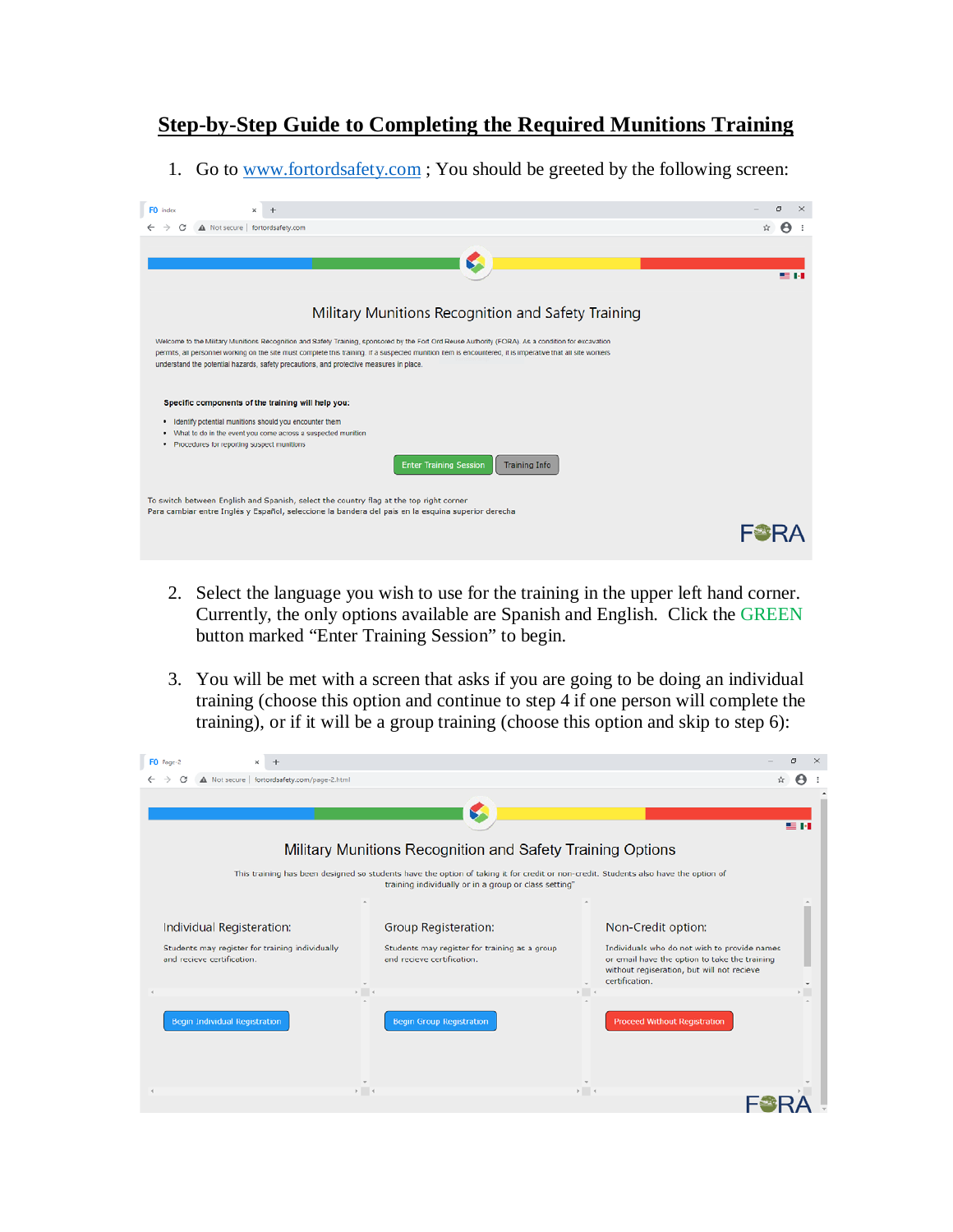4. If the individual registration is selected, the following screen will appear:

| FO Page-3                          | $\times$ +                                                                |                                 |                  | σ<br>$\times$<br>$\frac{1}{2}$                         |
|------------------------------------|---------------------------------------------------------------------------|---------------------------------|------------------|--------------------------------------------------------|
| $\leftarrow$<br>$\rightarrow$<br>C | A Not secure   fortordsafety.com/page-3.html                              |                                 |                  | $\boldsymbol{\Theta}$<br>☆<br>≡₽<br>$\ddot{\ddot{\ }}$ |
|                                    |                                                                           |                                 |                  |                                                        |
|                                    |                                                                           |                                 |                  |                                                        |
|                                    |                                                                           |                                 |                  | 雪田                                                     |
|                                    |                                                                           |                                 |                  |                                                        |
|                                    |                                                                           |                                 |                  |                                                        |
|                                    | Individual Registartion                                                   |                                 |                  |                                                        |
|                                    |                                                                           |                                 |                  |                                                        |
|                                    | Please fill out the following. Items marked with an astrisk are required. |                                 |                  |                                                        |
|                                    |                                                                           |                                 |                  |                                                        |
|                                    |                                                                           | <b>First Name</b>               | *                |                                                        |
|                                    |                                                                           | <b>Last Name</b>                | $\ast$           |                                                        |
|                                    |                                                                           | <b>Email Address</b>            | *                |                                                        |
|                                    |                                                                           | Employer                        |                  |                                                        |
|                                    |                                                                           | Job/Project Name                |                  |                                                        |
|                                    |                                                                           |                                 |                  |                                                        |
|                                    |                                                                           |                                 | Required Entry * |                                                        |
|                                    | <b>Proceed to Training</b>                                                | <b>Back to Training Options</b> |                  |                                                        |
|                                    |                                                                           |                                 |                  |                                                        |
|                                    |                                                                           |                                 |                  | $\mathbf{v}$                                           |

- 5. Fill out the information required and select the GREEN button marked "Proceed to Training" to begin the training video (Skip down to step 10).
- 6. If the Group Registration is selected, the following screen will appear:

|             |              |                                     |       | 聖日 |
|-------------|--------------|-------------------------------------|-------|----|
|             |              | <b>Group Registration</b>           |       |    |
|             |              | Group Name (project, company, etc.) |       |    |
| <b>Name</b> | <b>Email</b> | <b>Employer</b>                     | Group |    |
|             |              |                                     |       |    |
|             |              |                                     |       |    |
|             |              |                                     |       |    |
|             |              |                                     |       |    |
|             |              |                                     |       |    |
|             |              |                                     |       |    |
|             |              |                                     |       |    |
|             |              |                                     |       |    |
|             |              |                                     |       |    |
|             |              |                                     |       |    |

7. Fill out the fields for the Group Name first. Then, select the GREEN option to "Add Individual" and input the requested information for each person who will be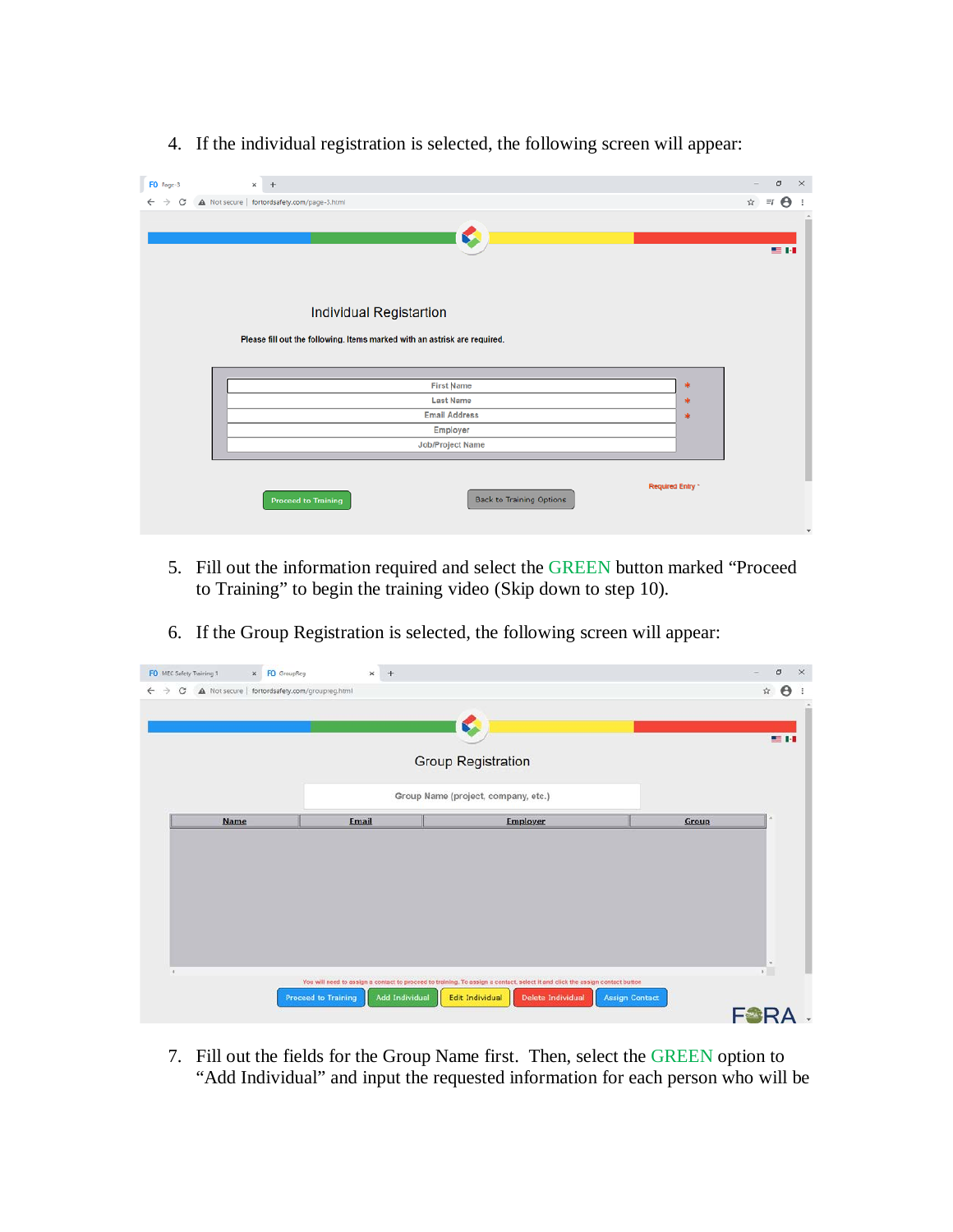completing the training. Once all the people are added, the screen should look like this:

|              |              | <b>Group Registration</b> |                      |
|--------------|--------------|---------------------------|----------------------|
|              |              | <b>ESCA Property</b>      |                      |
| <b>Name</b>  | <b>Email</b> | <b>Employer</b>           | Group                |
| a            |              |                           | <b>ESCA Property</b> |
| b            |              |                           | <b>ESCA Property</b> |
| $\mathbf{C}$ |              |                           | <b>ESCA Property</b> |
|              |              |                           |                      |

8. Once you have included all of the individuals, press on one of the name of the group leader and select the BLUE button on the right marked "Assign Contact". Once this has been done, that individual's information should turn pink like so:

|              |              | <b>Group Registration</b> |                      |  |
|--------------|--------------|---------------------------|----------------------|--|
|              |              | <b>ESCA Property</b>      |                      |  |
| <b>Name</b>  | <b>Email</b> | <b>Employer</b>           | Group                |  |
| a            |              |                           | <b>ESCA Property</b> |  |
| $\mathbf b$  |              |                           | <b>ESCA Property</b> |  |
| $\mathbf{C}$ |              |                           | <b>ESCA Property</b> |  |
|              |              |                           |                      |  |

9. Click the BLUE button marked "Proceed to Training" and complete the training video.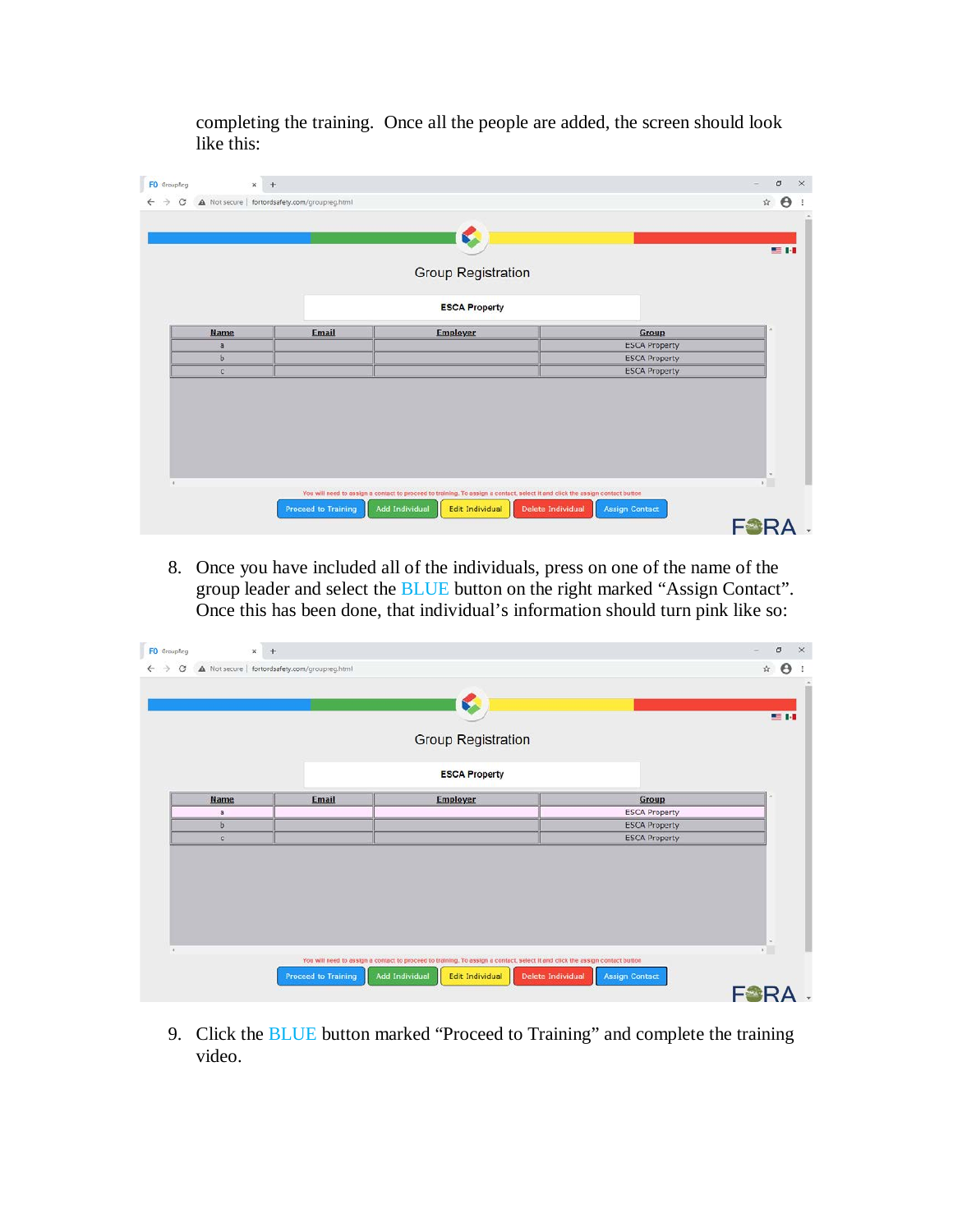10. During the video, there will be questions that are asked by the video that must be answered by the user in order to continue the training video and receiving the certificate at the end. Complete these and finish the video:



11. Once you have answered all of the questions and completed the training video, a certificate of completion will be emailed to the address you provided during registration. You will also be met with the following page giving you other options of how to receive the certificate:

| FO Page-7                                                       | $\times$ +                                                                                                    | σ<br>$\times$              |
|-----------------------------------------------------------------|---------------------------------------------------------------------------------------------------------------|----------------------------|
| $\leftarrow$ $\rightarrow$<br>C                                 | A Not secure   fortordsafety.com/page-7.html                                                                  | $\boldsymbol{\Theta}$<br>☆ |
|                                                                 | €<br>Successful completion of Individual Training has been recorded. Please review the following information: | 事例                         |
|                                                                 | Congratulations                                                                                               |                            |
| <b>Completion Date</b>                                          | Tuesday, January 12, 2021 10:27                                                                               |                            |
| Name                                                            | abraam guirguis                                                                                               |                            |
| Employer                                                        | city of seaside                                                                                               |                            |
| <b>Project Name</b>                                             |                                                                                                               |                            |
| Email                                                           |                                                                                                               |                            |
| <b>Email the Certificate</b><br><b>Download the Certificate</b> | You have earned a training certification. Select a method to deliver the certificate<br>Return to Start Page  |                            |

12. Once you have selected how you want to receive your certificate, you can close out of the window. Congratulations! You have successfully completed the